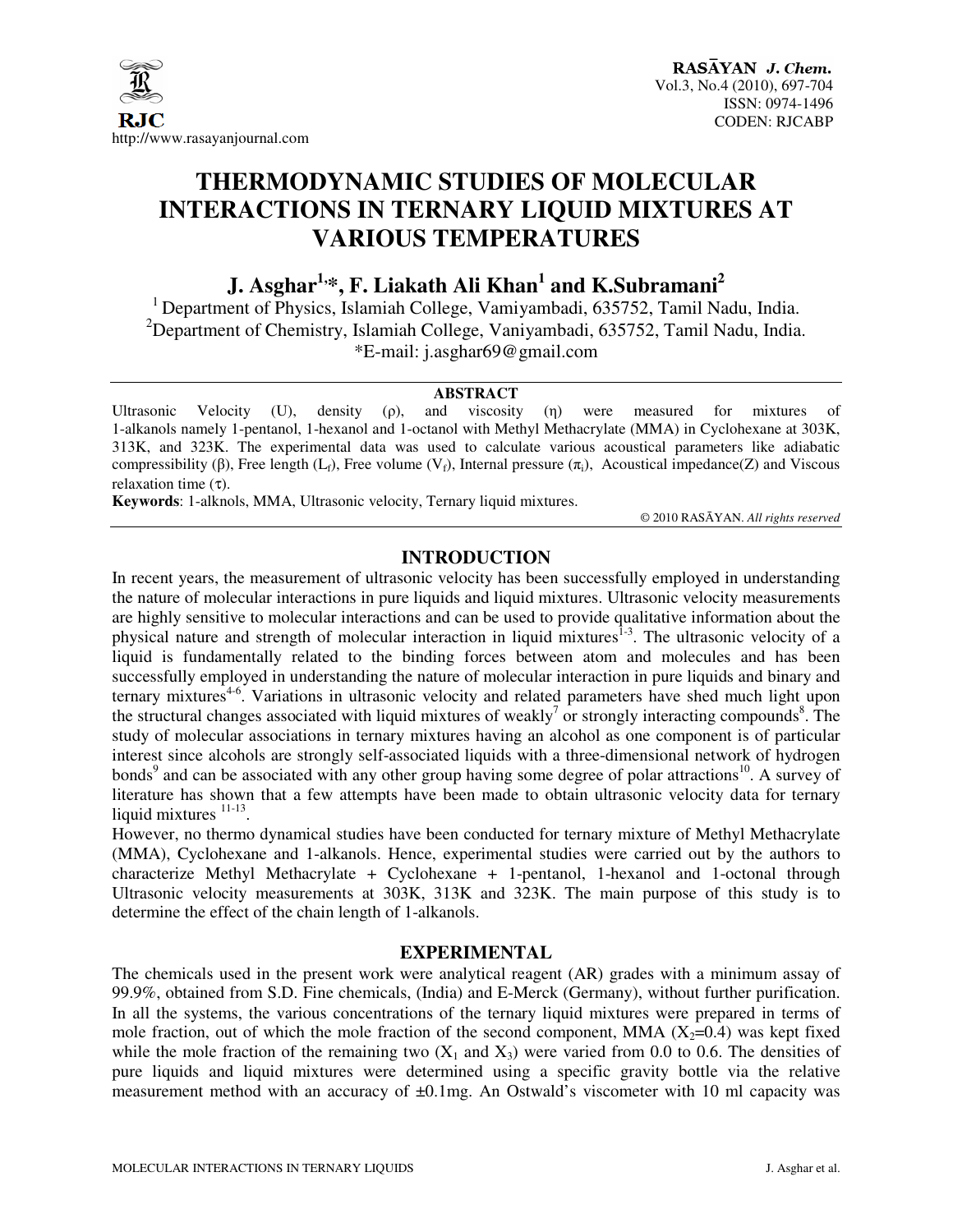used for the viscosity measurements of pure liquids and liquid mixtures. The viscometer was calibrated with fresh conductivity water immersed in a water bath that can be operated at various temperatures. The flow time of water  $(t_w)$  and the flow time of solution  $(t_s)$  were measured with a digital stop clock with an accuracy of 0.01s (RACER HS-10w). An ultrasonic interferometer supplied by M/s. Mittal Enterprises, New Delhi, with frequency of 2MHz and over all accuracy of  $\pm 2\text{ms}^{-1}$  was used for velocity measurement.

# **RESULTS AND DISCUSSION**

(1)

(2)

#### **Ultrasonic velocity (u)**

$$
U=n\lambda\ldots\ldots\ldots\ldots\ldots\ldots(ms^{-1})
$$

Where,

- n- Frequency of the Ultrasonic wave in Hz.
- λ- Wavelength of the Ultrasonic wave in solution under study in meter.

**Viscosity** (η<sub>s</sub>)

$$
\eta_s = \eta_w \left( \frac{\rho_s t_s}{\rho_w t_w} \right) \dots \dots \dots \dots (N S m^{-1})
$$

Where,

 $\eta_w$ -Coefficient of viscosity of water in NSm<sup>-1</sup>

 $\rho_w$ -Density of water in Kg/m<sup>3</sup>

 $t_w$ -Flow of time for water in seconds

 $\rho_s$ -Density of solution in Kg/m<sup>3</sup>

**-**Flow of time solution in seconds

**Density**  $(\rho_2)$ 

$$
\rho_2 = \frac{w_2}{w_1} \rho_1 \dots \dots \dots (Kg/m^3)
$$
\n(3)

Where,

 $w_1$ &  $w_2$ -Weight of distilled water and experimental liquid

 $\rho_1 \& \rho_2$ -Densities of water and experimental liquid.

## **Adiabatic compressibility (**β**)**

$$
\beta = (U^2 \rho)^{-1} \dots \dots \dots \dots (N^{-1} m^2)
$$
\n(4)

Where

U- Velocity in meter/sec

 $ρ$ - Density in Kg/m<sup>3</sup>

**Free Volume (Vf)** 

Suranarayana<sup>14</sup> obtained a formula for free volume in term of the ultrasonic velocity (U) and the viscosity of the liquid  $(\eta)$  as

$$
V_f = \left[\frac{M_{eff}U}{K\eta}\right]^{\frac{1}{2}} \dots \dots \dots (m^3 mol^{-1})
$$
\n<sup>(5)</sup>

Where, M<sub>eff</sub> is the effective molecular weight  $(M_{eff} = \sum m_i x_i)$  in which m<sub>i</sub> and x<sub>i</sub> are the molecular weight and the mole fraction of the individual constituents respectively**)** and K is a temperature independent constant equal to  $4.28 \times 10^9$  for all liquids.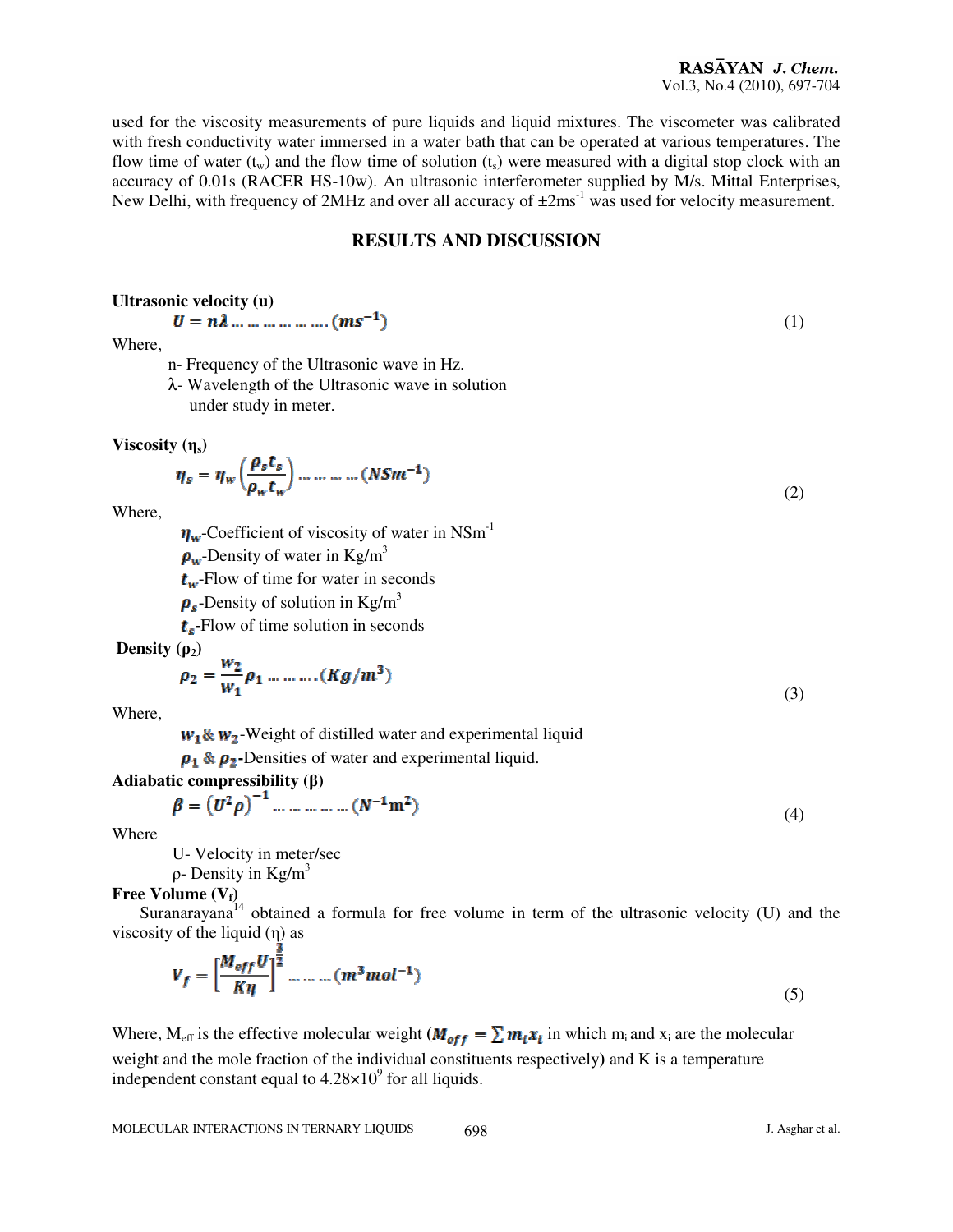#### **Internal Pressure**  $(\pi_i)$

On the basis of statistical thermo dynamics, Surayanarayana<sup>15</sup> derived an expression for the determination of internal pressure through the use of the concept of free volume

$$
\pi_{i} = bRT \left[\frac{K\eta}{U}\right]^{\frac{1}{2}} \left[\frac{\rho^{\frac{1}{3}}}{M^{\frac{7}{6}}}\right] \dots \dots \dots \dots (Pa) \tag{6}
$$

Where,

T-Absolute temperature in kelvin,

 $\rho$ -The density in Kg/m<sup>3</sup> and

R-The universal gas constant.

B -The cubic packing fraction factor is assumed

to be '2' for all liquid systems.

 **Viscous relaxation time (**τ**)** 

$$
\tau = \frac{4}{3}\beta\eta \dots \dots \dots (s) \tag{7}
$$

Where,

 $\eta$ - Viscosity of the solution in Nsm<sup>-2</sup>.

β- Adiabatic compressibility  $N<sup>-1</sup>m<sup>2</sup>$ 

 **Acoustic impedance (z)** 

$$
Z = U\rho \dots \dots \dots (Kgm^{-2}s^{-1})
$$
\n(8)

Where,

U and ρ are density and velocity of liquid respectively.

 **Free Length (Lf)** 

$$
L_f = K_T \beta^{\frac{1}{2}} \dots \dots \dots \dots (m) \tag{9}
$$

Where,

 $K_T$ - Jacob's constant B- Adiabatic compressibility in  $N^{-1}m^2$ 

The experimentally determined values of density (ρ), Viscosity (η) and Ultrasonic velocity (U) for the tree systems at three temperatures are given in the Table -1. From these observed values various acoustical parameters like adiabatic compressibility (β), free length (L<sub>f</sub>), free volume, internal pressure, acoustic impedance, viscous relaxation time have been evaluated and is presented in the Tables-2 and 3.

In all the three liquid systems, the value of density, viscosity and the ultrasonic velocity increases with increasing molar concentration of alcohols as well as with temperature. The value of viscosity increases with increasing concentrations of 1-alkanols and decreased with increasing temperature. As the number of hydro carbon groups or the chain length of the alcohol increased, a gradual increase in sound velocity was observed. This behavior of ideal mixtures and can be attributed to intermolecular interactions in the systems studied<sup>16</sup>.

MMA is an industrial ester on other hand alcohols are polar liquids strongly associated with hydrogen bonding, with an extent of polymerization that may differ depending on temperature, chain length and position of OH group. When the compounds are mixed, the changes that occur in association equilibrium were evidently due to the rupture of the hydrogen bonds in pure Cyclohexane and 1- alcohols and MMA, dipole-dipole interactions and the formation of O-H….C=O hydrogen bonds between the components. It is well known that 1-alcohols form a variety of a species with different degree of association in the pure state; however, polymeric liner associates are expected to be predominant in the pure state. Thus, the additional of an acrylic ester (MMA) to a 1-alcohol (1-PeOH, 1-HeOH, or 1-OtOH) may result in the following effects: (i) rupturing or disruption of associate structures in alcohols, (ii) formation of new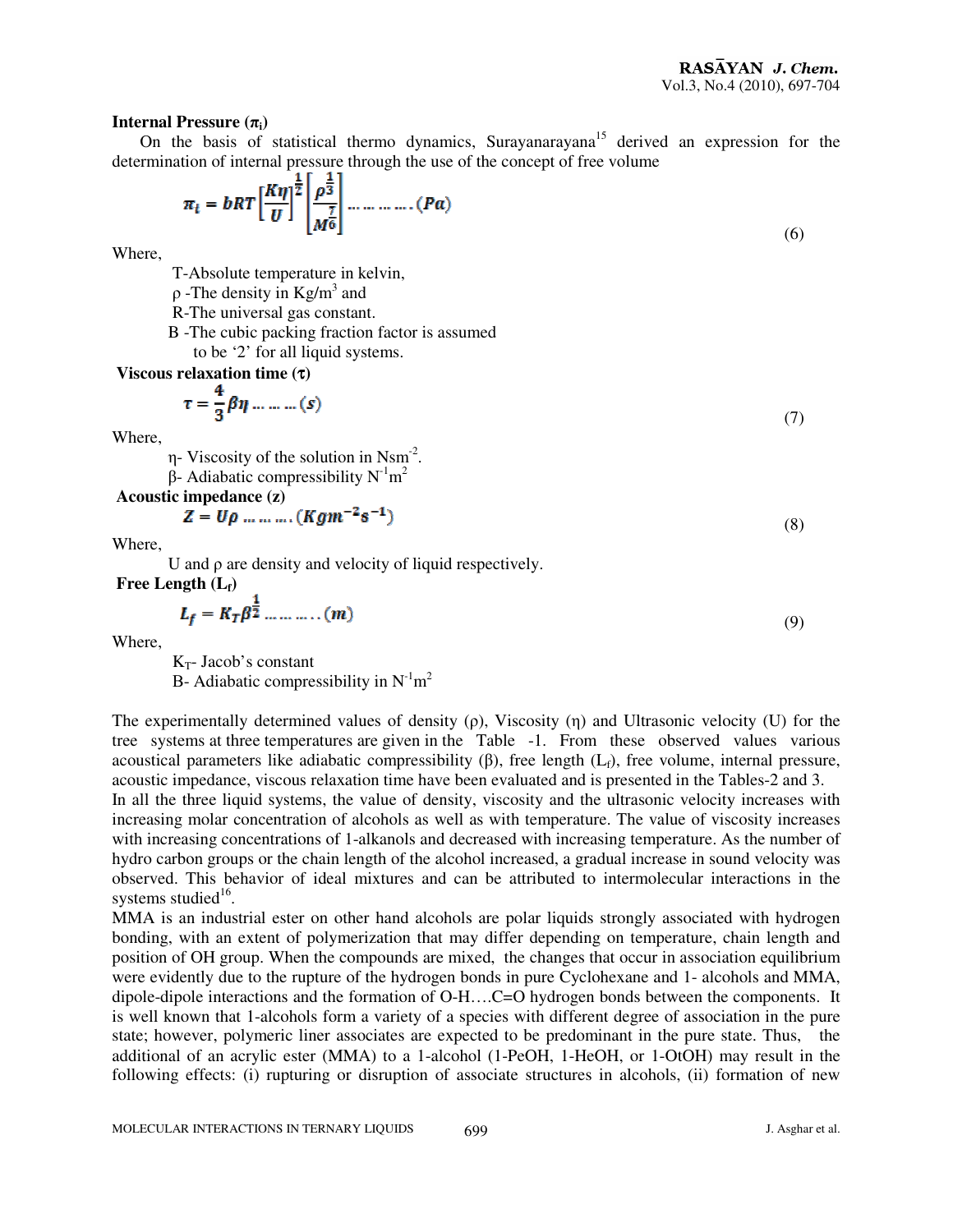species because of weak interaction between ester and alcohols, and (iii) free volume changes upon mixing of components of different sizes.

Adiabatic compressibility  $(\beta)$  is found to be decreased with increasing concentration of alcohols. It is primarily the compressibility that changes with structure which leads to change ultrasonic velocity.

The change in adiabatic compressibility in liquid mixtures indicates there is a definite contraction on mixing and the variation is may be due to complex formation. This clearly shows that there is significant interaction between the ester and alcohols molecules<sup>17</sup>. The decrease in value of compressibility (β) also indicates a domination contribution from structure-breaking effect in MMA by the globular cyclohexane molecule. Intermolecular free length  $(L_f)$  shows a similar behavior as reflected by adiabatic compressibility. The decrease in compressibility brings the molecules to a closer packing resulting into a decrease of intermolecular free length. Intermolecular free length is a predominant factor in determining the variation of ultrasonic velocity in the mixtures. As  $L_f$  increases, U decreases and vice-versa, shows an inverse behavior<sup>18</sup>. The decrease in the value of adiabatic compressibility and the free length with increase in ultrasonic velocity further strengthens the molecular association between the unlike molecules through hydrogen bonding.

It is seen that for all the three systems, the values free volume  $(V_f)$  decrease and the internal pressure  $(\pi_i)$ increase. Further, the decrease in free volume and increase in internal pressure with rise in concentration of alcohols in all the three systems clearly show the increasing magnitude of interactions. Such an increase in internal pressure generally indicates association through hydrogen bonding and hence supports the present investigation. In the systems, studied, the complex formation is likely to occur between  $\hat{H}^{\delta+}$  of alcohols and  $O^{\delta}$  of C=O group of MMA. Oxygen atom is sp<sup>3</sup> hybridized and in the MMA structure there are a lot voids available for O-H to penetrate and enter into complexation, and also provides information regarding the hydrogen bond between interacting components.

In the present investigation, it is observed that these acoustic impedance (Z) values increase with increasing concentration of alcohols. Such increasing trends of acoustic impedance further support the possibility of molecular interaction due to H-bonding between the MMA-alcohol molecules. The viscous relaxation time (τ) decreases with increases in mole fraction of alcohol and alkoxyethanols and increase in temperature. The relaxation time that is in the order of  $10^{-12}$  sec is due to the structural relaxation process showing the presence of molecular interaction. The relaxation time  $(\tau)$  shows continuous increase with chain length of alcohols and offer hindrance to the rotation of the molecule.

The increase in relaxation time with chain length is to be expected in view of the fact that hydroxyl group reorientation depends to some extent on the length of the alkyl group, and the viscosity of the liquid. At high concentration of alcohol in the mixture, there are a large number of alcohol molecules surrounding the ester molecules. At low concentration of alcohol in the mixtures, there are only a small number of alcohol molecules to enable dipole-dipole interaction through hydrogen bonding with the nonassociative ester molecules. The associative alcohol molecules act as proton donor enabling hydrogen bonding with MMA molecules. At low concentration of alcohol in the mixtures, there are only a small number of alcohol molecules to enable dipole-dipole interaction through hydrogen bonding with the non associative ester molecules

As a result weak intermolecular interaction occurs. The relaxation time increases with increasing the alkyl chain length of alcohol indicating that the degree of cooperation for reorientation of the molecules increases with increasing length and the bulk of cluster increases.

## **CONCLUSION**

The results obtained for the present study indicate that the thermodynamic parameters are sensitive to the molecular interactive present in liquid mixtures. From Ultrasonic velocity and related acoustical parameters for ternary mixtures of 1- alkanols with MMA in Cyclohexane at different concentrations and at varying temperature, it is concluded that there exists a molecular interaction between MMA and 1 alkanols due to hydrogen bonding and degree of complexation varies with the carbon chain length of 1 alkanols.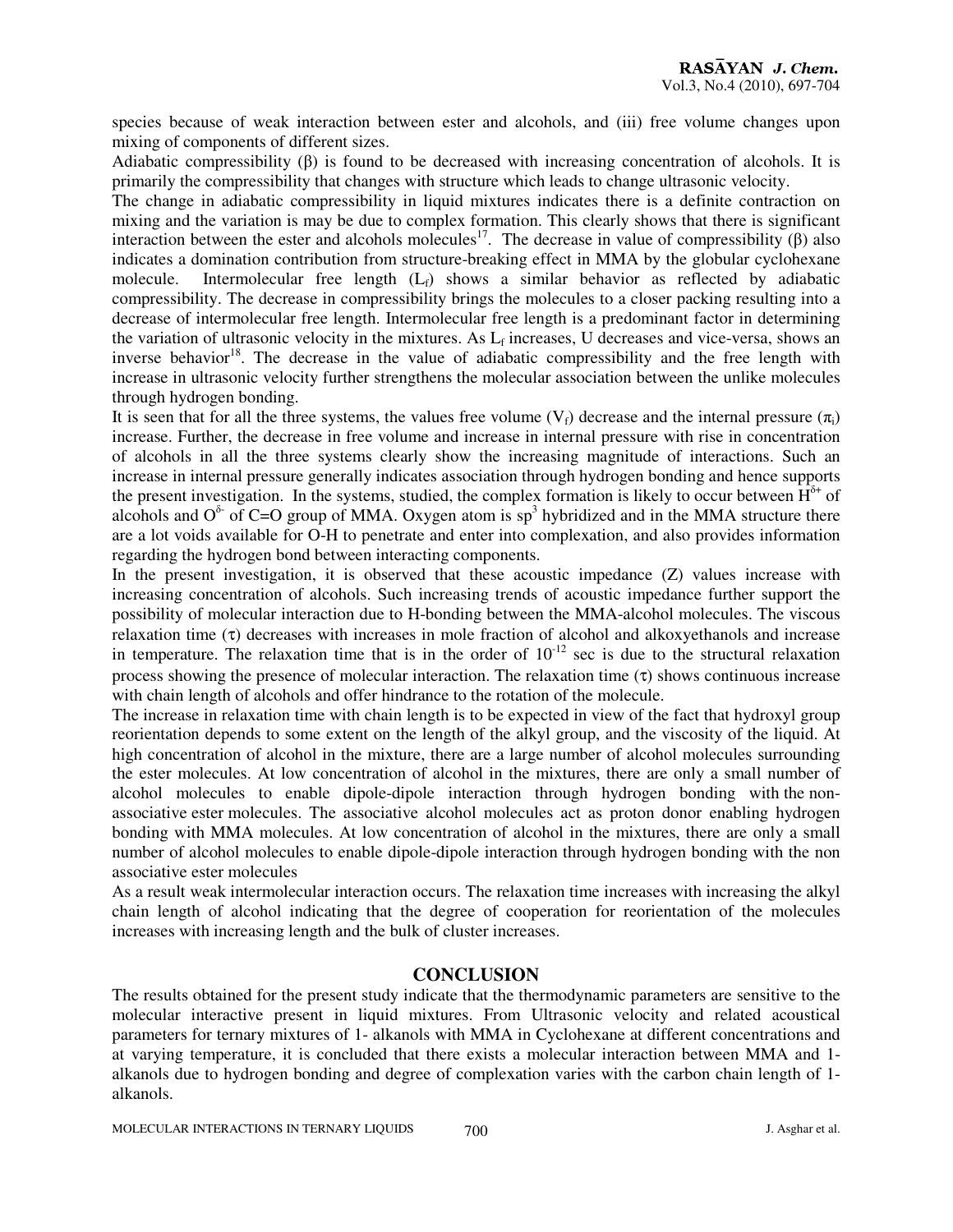| Mole                                          |       | Density $(\rho)$ |                 |        |                                | $Viscosity(\eta)$ |                                                | Velocity(U) |        |        |
|-----------------------------------------------|-------|------------------|-----------------|--------|--------------------------------|-------------------|------------------------------------------------|-------------|--------|--------|
| Fraction                                      |       | $(Kgm-3)$        |                 |        | $(10^{-3}$ NSm <sup>-2</sup> ) |                   |                                                | $(ms^{-1})$ |        |        |
| $X_1$                                         | $X_3$ | 303K             | 313K            | 323K   | 303K                           | 313K              | 323K                                           | 303K        | 313K   | 323K   |
|                                               |       |                  |                 |        |                                |                   | Methyl Methacrylate + Cyclohexane + 1-Pentanol |             |        |        |
| 0.100                                         | 0.600 | 0.8224           | 0.8144          | 0.7920 | 0.5301                         | 0.4922            | 0.4322                                         | 1158.2      | 1138.6 | 1074.2 |
| 0.050                                         | 0.550 | 0.8256           | 0.8156          | 0.7932 | 0.5313                         | 0.5002            | 0.4402                                         | 1175.3      | 1155.7 | 1091.2 |
| 0.100                                         | 0.500 | 0.8262           | 0.8182          | 0.7958 | 0.5398                         | 0.5087            | 0.4487                                         | 1183.8      | 1164.2 | 1099.8 |
| 0.150                                         | 0.450 | 0.8274           | 0.8194          | 0.7970 | 0.5412                         | 0.5102            | 0.4502                                         | 1192.4      | 1172.8 | 1108.4 |
| 0.200                                         | 0.400 | 0.8312           | 0.8232          | 0.8008 | 0.5458                         | 0.5148            | 0.4548                                         | 1196.3      | 1176.7 | 1112.3 |
| 0.250                                         | 0.350 | 0.8350           | 0.8270          | 0.8046 | 0.6022                         | 0.5712            | 0.5112                                         | 1217.8      | 1198.2 | 1133.8 |
| 0.300                                         | 0.300 | 0.8390           | 0.8310          | 0.8086 | 0.6254                         | 0.5944            | 0.5344                                         | 1240.0      | 1220.0 | 1156.0 |
| 0.350                                         | 0.250 | 0.8406           | 0.8326          | 0.8102 | 0.6886                         | 0.6576            | 0.5976                                         | 1260.0      | 1240.0 | 1176.0 |
| 0.400                                         | 0.200 | 0.8426           | 0.8346          | 0.8122 | 0.7422                         | 0.7112            | 0.6512                                         | 1272.0      | 1252.2 | 1187.8 |
| 0.450                                         | 0.150 | 0.8457           | 0.8377          | 0.8159 | 0.7866                         | 0.7556            | 0.6956                                         | 1282.0      | 1262.0 | 1197.6 |
| 0.500                                         | 0.100 | 0.8477           | 0.8397          | 0.8179 | 0.8076                         | 0.7766            | 0.7166                                         | 1247.6      | 1228.0 | 1163.6 |
| 0.550                                         | 0.050 | 0.8490           | 0.8410          | 0.8192 | 0.8122                         | 0.7812            | 0.7212                                         | 1237.8      | 1218.2 | 1153.8 |
| 0.600                                         | 0.000 | 0.8088           | 0.8008          | 0.7790 | 1.4872                         | 1.4562            | 1.3962                                         | 1248.0      | 1233.3 | 1169.1 |
| Methyl Methacrylate + Cyclohexane + 1-Hexonal |       |                  |                 |        |                                |                   |                                                |             |        |        |
| 0.100                                         | 0.600 | 0.8259           | 0.8164          | 0.7954 | 0.5624                         | 0.5075            | 0.4432                                         | 1164.2      | 1140.6 | 1083.6 |
| 0.050                                         | 0.550 | 0.8299           | 0.8204          | 0.7994 | 0.5844                         | 0.5295            | 0.4652                                         | 1183.2      | 1159.6 | 1102.6 |
| 0.100                                         | 0.500 | 0.8319           | 0.8219          | 0.8009 | 0.6124                         | 0.5575            | 0.4932                                         | 1191.8      | 1168.2 | 1111.2 |
| 0.150                                         | 0.450 | 0.8366           | 0.8271          | 0.8061 | 0.6428                         | 0.5875            | 0.5232                                         | 1199.6      | 1176.0 | 1119.0 |
| 0.200                                         | 0.400 | 0.8381           | 0.8286          | 0.8076 | 0.6758                         | 0.6205            | 0.5562                                         | 1204.0      | 1180.4 | 1123.4 |
| 0.250                                         | 0.350 | 0.8394           | 0.8299          | 0.8089 | 0.7066                         | 0.6513            | 0.5870                                         | 1234.0      | 1210.4 | 1153.4 |
| 0.300                                         | 0.300 | 0.8424           | 0.8329          | 0.8119 | 0.7444                         | 0.6891            | 0.6248                                         | 1285.0      | 1261.0 | 1204.0 |
| 0.350                                         | 0.250 | 0.8461           | 0.8366          | 0.8156 | 0.8122                         | 0.7569            | 0.6926                                         | 1286.0      | 1263.0 | 1206.0 |
| 0.400                                         | 0.200 | 0.8472           | 0.8377          | 0.8167 | 0.8734                         | 0.8181            | 0.7538                                         | 1290.0      | 1266.5 | 1209.2 |
| 0.450                                         | 0.150 | 0.8499           | 0.8404          | 0.8194 | 0.9233                         | 0.868             | 0.8037                                         | 1292.0      | 1268.0 | 1211.0 |
| 0.500                                         | 0.100 | 0.8520           | $0.8425$ 0.8242 |        | 0.9865 0.9312                  |                   | 0.8669                                         | 1261.1      | 1238.0 | 1181.0 |
| 0.550                                         | 0.050 | 0.8547           | 0.8452          | 0.8266 | 1.1376                         | 1.0823            | 1.0180                                         | 1258.5      | 1235.4 | 1178.4 |
| 0.600                                         | 0.000 | 0.8136           | 0.8043          | 0.7903 | 2.6448                         | 2.5895            | 2.5252                                         | 1444.4      | 1421.3 | 1364.3 |
|                                               |       |                  |                 |        |                                |                   | Methyl Methacrylate + Cyclohexane + 1-Octanol  |             |        |        |
| 0.100                                         | 0.600 | 0.8326           | 0.8188          | 0.7999 | 0.5822                         | 0.5658            | 0.5466                                         | 1170.6      | 1150.8 | 1130.0 |
| 0.050                                         | 0.550 | 0.8348           | 0.8210          | 0.8021 | 0.5878                         | 0.5714            | 0.5522                                         | 1178.4      | 1158.6 | 1137.8 |
| 0.100                                         | 0.500 | 0.8364           | 0.8226          | 0.8037 | 0.5936                         | 0.5772            | 0.5580                                         | 1186.8      | 1167.0 | 1146.2 |
| 0.150                                         | 0.450 | 0.8402           | 0.8264          | 0.8075 | 0.5998                         | 0.5834            | 0.5642                                         | 1192.6      | 1172.8 | 1152.0 |

Table-1:Density (ρ), Viscosity (η) and Velocity (U) of Methyl Methacrylate + Cyclohexane + 1-Pentanol, Methyl Methacrylate + Cyclohexane + 1-Hexonal and Methyl Methacrylate + Cyclohexane + 1-Octanol

MOLECULAR INTERACTIONS IN TERNARY LIQUIDS  $701$  J. Asghar et al.

0.200 0.400 0.8482 0.8344 0.8155 0.6122 0.5958 0.5766 1204.2 1184.4 1163.6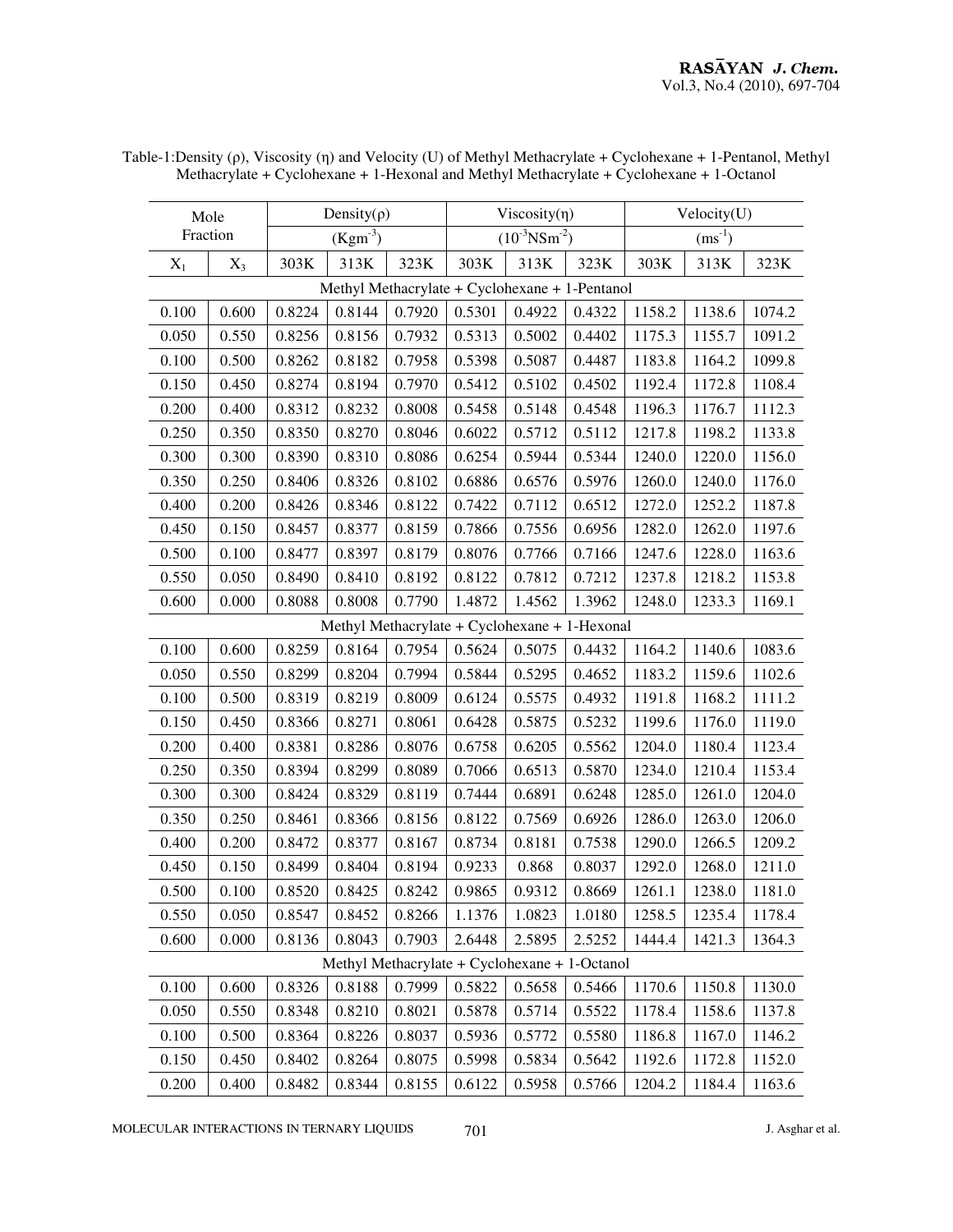| 0.250 | 0.350 | 0.8524 | 0.8386 | 0.8197 | 0.6196 | 0.6032 | 0.5840 | 1226.2 | 1206.4 | 1185.6 |
|-------|-------|--------|--------|--------|--------|--------|--------|--------|--------|--------|
| 0.300 | 0.300 | 0.8533 | 0.8395 | 0.8206 | 0.6204 | 0.6040 | 0.5848 | 1268.0 | 1249.0 | 1228.0 |
| 0.350 | 0.250 | 0.8568 | 0.8430 | 0.8241 | 0.6722 | 0.6558 | 0.6366 | 1299.0 | 1279.0 | 1258.0 |
| 0.400 | 0.200 | 0.8608 | 0.8470 | 0.8281 | 0.6902 | 0.6738 | 0.6546 | 1320.0 | 1300.4 | 1279.6 |
| 0.450 | 0.150 | 0.8654 | 0.8516 | 0.8327 | 0.7944 | 0.7780 | 0.7588 | 1378.0 | 1358.6 | 1337.8 |
| 0.500 | 0.100 | 0.8663 | 0.8525 | 0.8336 | 0.8066 | 0.7902 | 0.7710 | 1304.0 | 1284.2 | 1263.6 |
| 0.550 | 0.050 | 0.8672 | 0.8534 | 0.8345 | 0.8122 | 0.7958 | 0.7766 | 1298.0 | 1278.2 | 1257.6 |
| 0.600 | 0.000 | 0.8239 | 0.8101 | 0.7912 | 1.6722 | 1.6558 | 1.6366 | 1348.8 | 1329.0 | 1308.4 |

Table-2:Adiabatic compressibility (β), Free Volume ( $V_f$ ), and Free Length ( $L_f$ ) of Methyl Methacrylate+ Cyclohexane + 1-Pentanol, Methyl Methacrylate + Cyclohexane + 1-Hexonal and Methyl Methacrylate+ Cyclohexane + 1-Octanol

| $Cyciolicxaile + 1-Ccialioi$                   |       |        |                                        |                                               |        |                                          |        |                        |        |        |  |
|------------------------------------------------|-------|--------|----------------------------------------|-----------------------------------------------|--------|------------------------------------------|--------|------------------------|--------|--------|--|
| Mole<br>Fraction                               |       |        | Adiabatic Compressibility<br>$(\beta)$ |                                               |        | Free Volume<br>$(V_f)$                   |        | Free Length<br>$(L_f)$ |        |        |  |
|                                                |       |        | $\sqrt{(10^{-10}N^{-1}m^{-2})}$        |                                               |        | $(10^{-7} \text{ m}^3 \text{ mol}^{-1})$ |        | $(10-10m)$             |        |        |  |
| $X_1$                                          | $X_3$ | 303k   | 313k                                   | 323k                                          | 303k   | 313k                                     | 323k   | 303k                   | 313k   | 323k   |  |
| Methyl Methacrylate + Cyclohexane + 1-Pentanol |       |        |                                        |                                               |        |                                          |        |                        |        |        |  |
| 0.100                                          | 0.600 | 9.0646 | 9.4715                                 | 10.9422                                       | 3.0987 | 3.3759                                   | 3.7596 | 1.8890                 | 1.9645 | 2.1476 |  |
| 0.050                                          | 0.550 | 8.7686 | 9.1797                                 | 10.5879                                       | 3.2062 | 3.4224                                   | 3.8033 | 1.8579                 | 1.9340 | 2.1125 |  |
| 0.100                                          | 0.500 | 8.6369 | 9.0174                                 | 10.3889                                       | 3.2140 | 3.4263                                   | 3.7977 | 1.8439                 | 1.9168 | 2.0926 |  |
| 0.150                                          | 0.450 | 8.5004 | 8.8727                                 | 10.2129                                       | 3.2865 | 3.5024                                   | 3.8822 | 1.8290                 | 1.9014 | 2.0748 |  |
| 0.200                                          | 0.400 | 8.4064 | 8.7733                                 | 10.0933                                       | 3.3112 | 3.5263                                   | 3.9028 | 1.8191                 | 1.8907 | 2.0626 |  |
| 0.250                                          | 0.350 | 8.0753 | 8.4224                                 | 9.6682                                        | 2.9793 | 3.1476                                   | 3.4220 | 1.7829                 | 1.8525 | 2.0187 |  |
| 0.300                                          | 0.300 | 7.7516 | 8.0796                                 | 9.2544                                        | 2.9364 | 3.0943                                   | 3.3463 | 1.7468                 | 1.8144 | 1.9750 |  |
| 0.350                                          | 0.250 | 7.4980 | 7.8112                                 | 8.9307                                        | 2.6415 | 2.7647                                   | 2.9459 | 1.7180                 | 1.7840 | 1.9402 |  |
| 0.400                                          | 0.200 | 7.3373 | 7.6414                                 | 8.7267                                        | 2.4299 | 2.5309                                   | 2.6687 | 1.6995                 | 1.7645 | 1.9179 |  |
| 0.450                                          | 0.150 | 7.1991 | 7.4953                                 | 8.5455                                        | 2.2877 | 2.3744                                   | 2.4850 | 1.6834                 | 1.7476 | 1.8979 |  |
| 0.500                                          | 0.100 | 7.5789 | 7.8973                                 | 9.0301                                        | 2.1436 | 2.2199                                   | 2.3100 | 1.7273                 | 1.7938 | 1.9510 |  |
| 0.550                                          | 0.050 | 7.6876 | 8.0124                                 | 9.1695                                        | 2.1316 | 2.2063                                   | 2.2926 | 1.7396                 | 1.8069 | 1.9660 |  |
| 0.600                                          | 0.000 | 7.9383 | 8.2099                                 | 9.3920                                        | 0.8838 | 0.8961                                   | 0.8809 | 1.7677                 | 1.8290 | 1.9914 |  |
|                                                |       |        |                                        | Methyl Methacrylate + Cyclohexane + 1-Hexonal |        |                                          |        |                        |        |        |  |
| 0.100                                          | 0.600 | 8.9334 | 9.4152                                 | 10.7072                                       | 2.8577 | 3.2329                                   | 3.6681 | 1.8753                 | 1.9586 | 2.1244 |  |
| 0.050                                          | 0.550 | 8.6071 | 9.0647                                 | 10.2896                                       | 2.8036 | 3.1540                                   | 3.5512 | 1.8407                 | 1.9218 | 2.0826 |  |
| 0.100                                          | 0.500 | 8.4629 | 8.9155                                 | 10.1120                                       | 2.6802 | 2.9945                                   | 3.3387 | 1.8252                 | 1.906  | 2.0645 |  |
| 0.150                                          | 0.450 | 8.3063 | 8.7423                                 | 9.9072                                        | 2.5535 | 2.8366                                   | 3.1329 | 1.8082                 | 1.8874 | 2.0435 |  |
| 0.200                                          | 0.400 | 8.2309 | 8.6615                                 | 9.8114                                        | 2.4169 | 2.6667                                   | 2.9174 | 1.8000                 | 1.8786 | 2.0336 |  |
| 0.250                                          | 0.350 | 7.8234 | 8.2246                                 | 9.2927                                        | 2.3804 | 2.6132                                   | 2.8409 | 1.7549                 | 1.8306 | 1.9791 |  |
| 0.300                                          | 0.300 | 7.1902 | 7.5469                                 | 8.4923                                        | 2.3742 | 2.5925                                   | 2.8016 | 1.6824                 | 1.7536 | 1.8920 |  |
| 0.350                                          | 0.250 | 7.1443 | 7.4980                                 | 8.4356                                        | 2.1179 | 2.2897                                   | 2.4408 | 1.677                  | 1.7479 | 1.8856 |  |
| 0.400                                          | 0.200 | 7.0952 | 7.4422                                 | 8.3741                                        | 1.9365 | 2.0785                                   | 2.1923 | 1.6712                 | 1.7414 | 1.8788 |  |
| 0.450                                          | 0.150 | 7.0530 | 7.4007                                 | 8.3217                                        | 1.8130 | 1.9347                                   | 2.0267 | 1.6662                 | 1.7365 | 1.8729 |  |
| 0.500                                          | 0.100 | 7.3800 | 7.7444                                 | 8.6989                                        | 1.6085 | 1.7059                                   | 1.7696 | 1.7044                 | 1.7764 | 1.9148 |  |
| 0.550                                          | 0.050 | 7.3872 | 7.7522                                 | 9.1936                                        | 1.3153 | 1.3786                                   | 1.4079 | 1.7053                 | 1.7773 | 1.9685 |  |

MOLECULAR INTERACTIONS IN TERNARY LIQUIDS  $702$  J. Asghar et al.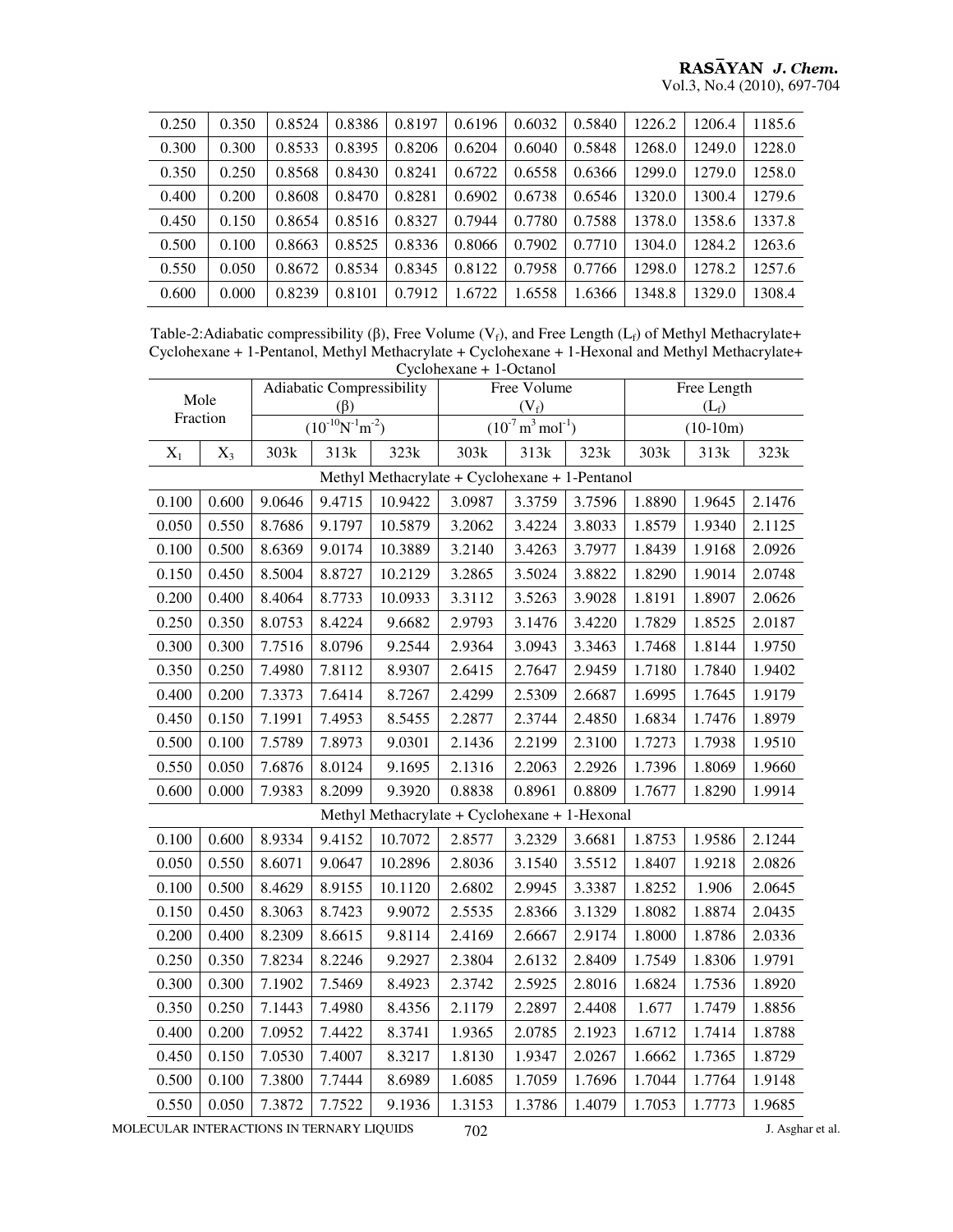## RASĀYAN J. Chem. Vol.3, No.4 (2010), 697-704

| 0.600                                            | 0.000 | 5.8913 | 6.1547 | 6.6922 | 0.4635 | 0.4670 | 0.4560 | 1.5229 | 1.5836 | 1.6795 |  |
|--------------------------------------------------|-------|--------|--------|--------|--------|--------|--------|--------|--------|--------|--|
| Methyl Methacrylate + $Cyclohexane + 1$ -Octanol |       |        |        |        |        |        |        |        |        |        |  |
| 0.100                                            | 0.600 | 8.7648 | 9.2219 | 9.7905 | 2.7355 | 2.7832 | 2.8520 | 1.8575 | 1.9384 | 2.0314 |  |
| 0.050                                            | 0.550 | 8.6264 | 9.0738 | 9.6303 | 2.7574 | 2.8048 | 2.8732 | 1.8428 | 1.9228 | 2.0147 |  |
| 0.100                                            | 0.500 | 8.4885 | 8.9262 | 9.4707 | 2.7814 | 2.8285 | 2.8966 | 1.8280 | 1.9071 | 1.9980 |  |
| 0.150                                            | 0.450 | 8.3681 | 8.7975 | 9.3315 | 2.7950 | 2.8414 | 2.9086 | 1.8150 | 1.8933 | 1.9832 |  |
| 0.200                                            | 0.400 | 8.1302 | 8.5433 | 9.0566 | 2.7877 | 2.8322 | 2.8969 | 1.7890 | 1.8658 | 1.9538 |  |
| 0.250                                            | 0.350 | 7.8025 | 8.1933 | 8.6789 | 2.8529 | 2.8984 | 2.9641 | 1.7525 | 1.8271 | 1.9126 |  |
| 0.300                                            | 0.300 | 7.2842 | 7.6406 | 8.0837 | 3.0392 | 3.0900 | 3.1628 | 1.6933 | 1.7644 | 1.8459 |  |
| 0.350                                            | 0.250 | 6.9210 | 7.2538 | 7.6675 | 2.8336 | 2.8735 | 2.9315 | 1.6506 | 1.7192 | 1.7977 |  |
| 0.400                                            | 0.200 | 6.6673 | 6.9817 | 7.3751 | 2.8345 | 2.8734 | 2.9290 | 1.6200 | 1.6866 | 1.7631 |  |
| 0.450                                            | 0.150 | 6.0835 | 6.3618 | 6.7101 | 2.4884 | 2.5129 | 2.5492 | 1.5475 | 1.6100 | 1.6818 |  |
| 0.500                                            | 0.100 | 6.7885 | 7.1127 | 7.5131 | 2.2757 | 2.2937 | 2.3229 | 1.6347 | 1.7024 | 1.7796 |  |
| 0.550                                            | 0.050 | 6.8443 | 7.1721 | 7.5768 | 2.2753 | 2.2926 | 2.3209 | 1.6414 | 1.7095 | 1.7871 |  |
| 0.600                                            | 0.000 | 6.6716 | 6.9889 | 7.3830 | 0.8050 | 0.8243 | 0.8195 | 1.6206 | 1.6875 | 1.7641 |  |

Table-3:Internal Pressure  $(\pi_i)$ , Acoustic impedance (Z) and Viscous Relaxation Time (τ) of Methyl Methacrylate + Cyclohexane + 1-Pentanol, Methyl Methacrylate + Cyclohexane + 1-Hexonal and Methyl Methacrylate+ Cyclohexane + 1-Octanol

| Mole<br>Fraction                              |       |         | <b>Internal Pressure</b><br>$(\pi_i)$ |         |         | Acoustic impedance<br>(Z)                      | <b>Viscous Relaxation</b><br>Time $(\tau)$ |       |       |       |  |
|-----------------------------------------------|-------|---------|---------------------------------------|---------|---------|------------------------------------------------|--------------------------------------------|-------|-------|-------|--|
|                                               |       |         | $(10^{-6}$ Pa)                        |         |         | $(10^3 \text{Kgm}^2 \text{s}^{-1})$            | $(10-12 s)$                                |       |       |       |  |
| $X_1$                                         | $X_3$ | 303k    | 313k                                  | 323k    | 303k    | 313k                                           | 323k                                       | 303k  | 313k  | 323k  |  |
|                                               |       |         |                                       |         |         | Methyl Methacrylate + Cyclohexane + 1-Pentanol |                                            |       |       |       |  |
| 0.100                                         | 0.600 | 286.301 | 285.556                               | 279.055 | 95.250  | 92.727                                         | 85.076                                     | 6.406 | 6.215 | 6.305 |  |
| 0.050                                         | 0.550 | 281.848 | 282.580                               | 276.350 | 97.032  | 94.258                                         | 86.553                                     | 6.211 | 6.122 | 6.214 |  |
| 0.100                                         | 0.500 | 279.83  | 281.138                               | 275.197 | 97.805  | 95.254                                         | 87.522                                     | 6.216 | 6.116 | 6.215 |  |
| 0.150                                         | 0.450 | 276.135 | 277.460                               | 271.600 | 98.659  | 96.099                                         | 88.339                                     | 6.133 | 6.035 | 6.130 |  |
| 0.200                                         | 0.400 | 274.424 | 275.812                               | 270.145 | 99.436  | 96.865                                         | 89.072                                     | 6.117 | 6.022 | 6.120 |  |
| 0.250                                         | 0.350 | 283.204 | 285.405                               | 281.233 | 101.682 | 99.091                                         | 91.225                                     | 6.483 | 6.414 | 6.589 |  |
| 0.300                                         | 0.300 | 283.574 | 286.032                               | 282.376 | 104.503 | 101.415                                        | 93.474                                     | 6.463 | 6.403 | 6.594 |  |
| 0.350                                         | 0.250 | 292.174 | 295.378                               | 293.052 | 105.988 | 103.242                                        | 95.247                                     | 6.884 | 6.848 | 7.116 |  |
| 0.400                                         | 0.200 | 298.961 | 302.735                               | 301.418 | 107.161 | 104.508                                        | 96.473                                     | 7.261 | 7.246 | 7.577 |  |
| 0.450                                         | 0.150 | 303.706 | 307.906                               | 307.503 | 108.384 | 105.717                                        | 97.712                                     | 7.550 | 7.551 | 7.925 |  |
| 0.500                                         | 0.100 | 308.814 | 313.323                               | 313.525 | 105.759 | 103.115                                        | 95.170                                     | 8.160 | 8.177 | 8.627 |  |
| 0.550                                         | 0.050 | 307.689 | 312.240                               | 312.596 | 105.089 | 102.450                                        | 94.519                                     | 8.325 | 8.345 | 8.817 |  |
| 0.600                                         | 0.000 | 396.906 | 405.425                               | 413.094 | 100.938 | 98.762                                         | 91.072                                     | 0.157 | 0.159 | 0.174 |  |
| Methyl Methacrylate + Cyclohexane + 1-Hexonal |       |         |                                       |         |         |                                                |                                            |       |       |       |  |
| 0.100                                         | 0.600 | 294.967 | 290.180                               | 282.160 | 96.151  | 93.118                                         | 86.189                                     | 6.698 | 6.370 | 6.327 |  |
| 0.050                                         | 0.550 | 295.935 | 291.688                               | 284.381 | 98.193  | 95.133                                         | 88.141                                     | 6.706 | 6.399 | 6.382 |  |
| 0.100                                         | 0.500 | 298.982 | 295.253                               | 288.808 | 99.145  | 96.014                                         | 88.996                                     | 6.91  | 6.627 | 6.649 |  |
| 0.150                                         | 0.450 | 303.037 | 299.966                               | 294.376 | 100.355 | 97.266                                         | 90.202                                     | 7.119 | 6.848 | 6.911 |  |

MOLECULAR INTERACTIONS IN TERNARY LIQUIDS  $703$  J. Asghar et al.